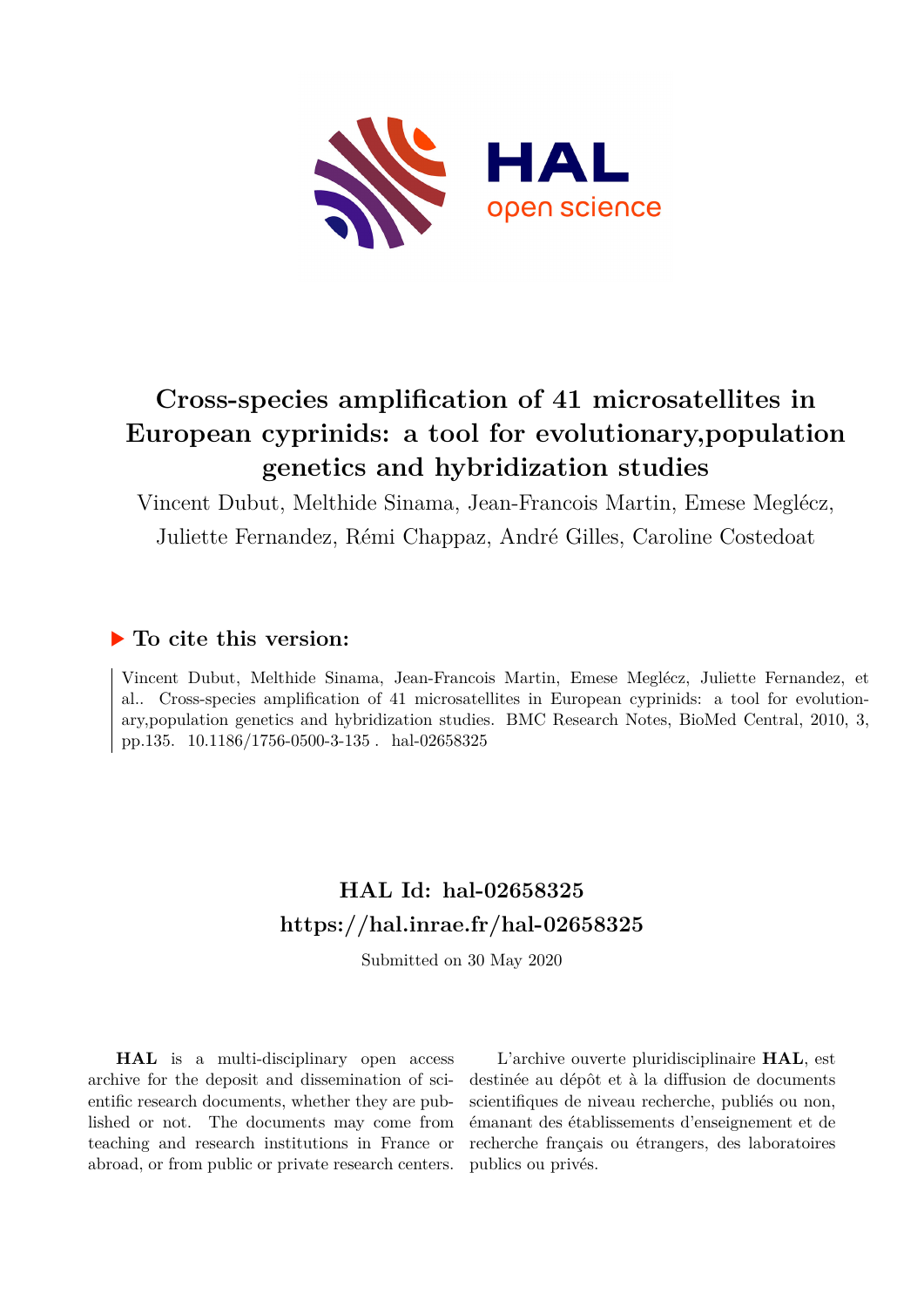

# Cross-species amplification of 41 microsatellites in European cyprinids: A tool for evolutionary, population genetics and hybridization studies

Vincent Dubut\*†1, Melthide Sinama†1, Jean-François Martin2, Emese Meglécz1, Juliette Fernandez1, Rémi Chappaz1, André Gilles<sup>1</sup> and Caroline Costedoat\*<sup>1</sup>

#### **Abstract**

**Background:** Cyprinids display the most abundant and widespread species among the European freshwater Teleostei and are known to hybridize quite commonly. Nevertheless, a limited number of markers for conducting comparative differentiation, evolutionary and hybridization dynamics studies are available to date.

**Findings:** Five multiplex PCR sets were optimized in order to assay 41 cyprinid-specific polymorphic microsatellite loci (including 10 novel loci isolated from Chondrostoma nasus nasus, Chondrostoma toxostoma toxostoma and Leuciscus leuciscus) for 503 individuals (440 purebred specimens and 63 hybrids) from 15 European cyprinid species. The level of genetic diversity was assessed in Alburnus alburnus, Alburnoides bipunctatus, C. genei, C. n. nasus, C. soetta, C. t. toxostoma, L. idus, L. leuciscus, Pachychilon pictum, Rutilus rutilus, Squalius cephalus and Telestes souffia. The applicability of the markers was also tested on Abramis brama, Blicca bjoerkna and Scardinius erythrophtalmus specimens. Overall, between 24 and 37 of these markers revealed polymorphic for the investigated species and 23 markers amplified for all the 15 European cyprinid species.

**Conclusions:** The developed set of markers demonstrated its performance in discriminating European cyprinid species. Furthermore, it allowed detecting and characterizing hybrid individuals. These microsatellites will therefore be useful to perform comparative evolutionary and population genetics studies dealing with European cyprinids, what is of particular interest in conservation issues and constitutes a tool of choice to conduct hybridization studies.

#### **Findings**

The Cyprinidae family is of special interest for conducting comparative differentiation, evolutionary and hybridization dynamics studies: (i) Cyprinidae is the most abundant and widespread freshwater fish family across the world [1]; and (ii) the Cyprinidae family is characterized by high level of inter-species hybridization (reviewed in [2]). An indirect way to develop microsatellite markers in species with non-sequenced genomes holds in the cross-species amplification of loci previously developed in related species (e.g. [3]). Here, we examined cross-spe-

\* Correspondence: vincent.dubut@univ-provence.fr, caroline.costedoat@univprovence.fr

Aix-Marseille Université, CNRS, IRD, UMR 6116 - IMEP, Equipe Evolution Génome Environnement, Centre Saint-Charles, Case 36, 3 Place Victor Hugo, 13331 Marseille Cedex 3, France

† Contributed equally

cies amplification success of 41 cyprinid-specific polymorphic microsatellite markers, including 10 novel loci.

This was done for 15 European cyprinid species and hybrids (Table 1). They represent 11 geographically widespread European cyprinid species (*Alburnus alburnus, Alburnoides bipunctatus, C. n. nasus, L. idus, L. leuciscus, Rutilus rutilus, Squalius cephalus, Telestes souffia, Abramis brama, Blicca bjoerkna* and *Scardinius erythrophtalmus*) and four endemic species (*C. genei, C. soetta, C. t. toxostoma* and *Pachychilon pictum*). The species sampling represents 12 of the 24 European Cyprinidae genera. We also studied two sets of hybrid specimens. The first one (Table 1; Additional file 1) consists in 48 *Chondrostoma* hybrids specimens (i.e. hybrids between *C. t. toxostoma* and *C. n. nasus*) from the Durance River previously characterized using the mitochondrial cytochrome *b* gene and four nuclear intron sequences [2]. These



2010 Dubut et al; licensee [BioMed](http://www.biomedcentral.com/) Central Ltd. This is an open access article distributed under the terms of the Creative Commons (http://creativecommons.org/licenses/by/2.0), which permits unrestricted use, distribution, any medium, provided the original work is properly cited.

Full list of author information is available at the end of the article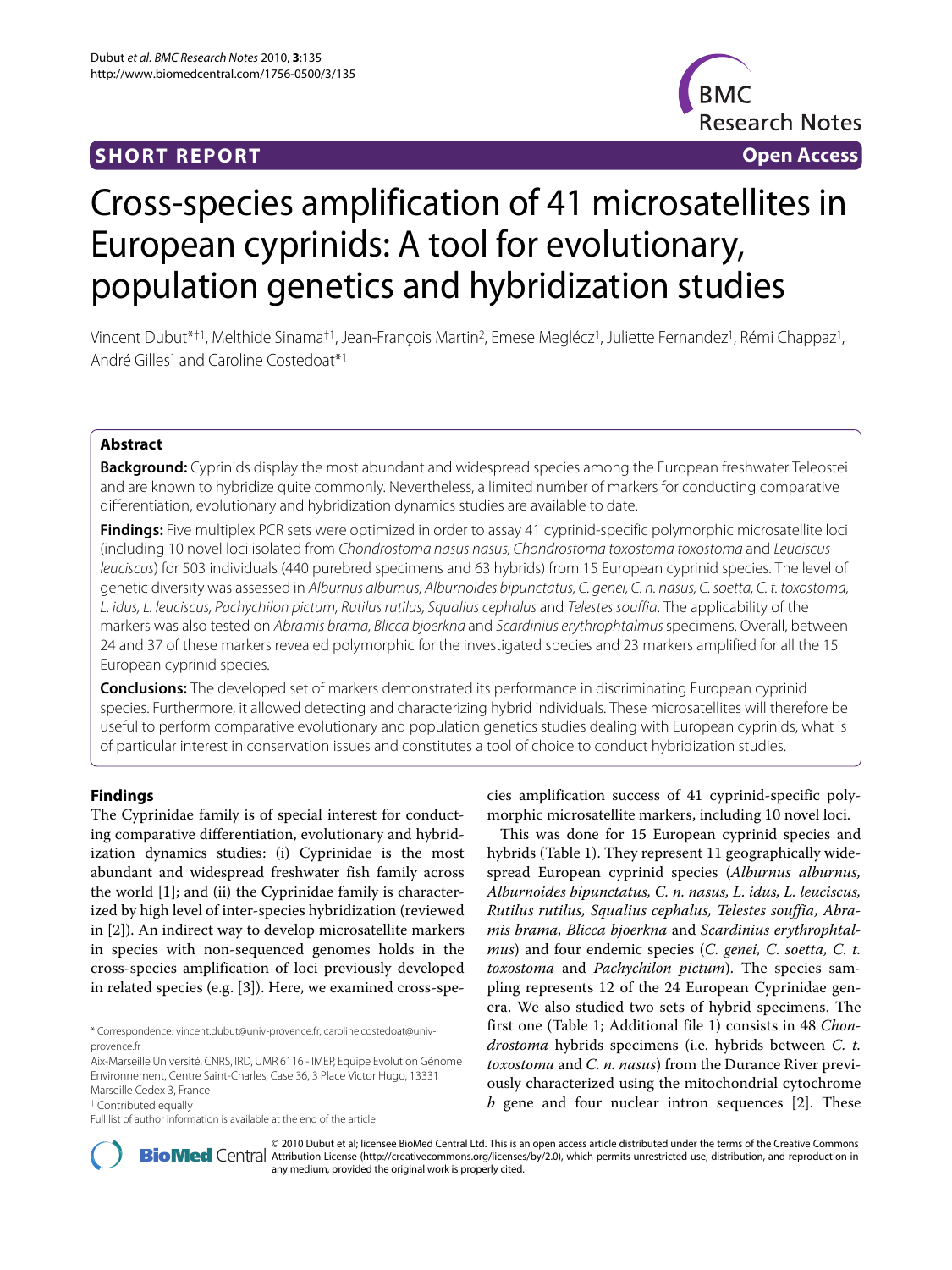| <b>Cyprinid species</b>                         | <b>Hydrographic location</b>               |                                        | Sample size                             |  |  |
|-------------------------------------------------|--------------------------------------------|----------------------------------------|-----------------------------------------|--|--|
| A. bipunctatus                                  | Durance River (Southeastern<br>France)     |                                        | 30                                      |  |  |
| A. alburnus                                     | Durance River (Southeastern<br>France)     |                                        | 29                                      |  |  |
|                                                 | Serre-Ponçon Lake<br>(Southeastern France) |                                        | 12                                      |  |  |
| C. genei                                        | Po River (Northern Italy)                  |                                        | 22                                      |  |  |
| C. n. nasus                                     | Allier River (Central France)              |                                        | 32                                      |  |  |
|                                                 | Rhone River (Eastern France)               |                                        | 13                                      |  |  |
| C. soetta                                       | Po River (Northern Italy)                  |                                        | 24                                      |  |  |
| C. t. toxostoma                                 | Suran River (Eastern France)               |                                        | 31                                      |  |  |
|                                                 | Serre-Ponçon Lake<br>(Southeastern France) |                                        | 41                                      |  |  |
| L. idus                                         | Rhine River (Germany)                      |                                        | 32                                      |  |  |
| L. leuciscus                                    | Ain River (Eastern France)                 |                                        | 29                                      |  |  |
| P. pictum                                       | Orbieu River (Southern<br>France)          |                                        | 28                                      |  |  |
| R. rutilus                                      | Serre-Ponçon Lake<br>(Southeastern France) |                                        | 37                                      |  |  |
| S. cephalus                                     | Durance River (Southeastern<br>France)     |                                        | 31                                      |  |  |
|                                                 | Serre-Ponçon Lake<br>(Southeastern France) |                                        | 19                                      |  |  |
| T. souffia                                      | Buech River (Southeastern<br>France)       |                                        | 32                                      |  |  |
| A. brama                                        | Durance River (Southeastern<br>France)     |                                        | 2                                       |  |  |
| B. bjoerkna                                     | Durance River (Southeastern<br>France)     |                                        | 4                                       |  |  |
| S. erythrophtalmus                              | Durance River (Southeastern<br>France)     |                                        | 2                                       |  |  |
| Chondrostoma hybrids                            | <b>Hydrographic location</b>               | Sample size                            | <b>Hybrid dilution</b>                  |  |  |
| C. t. toxostoma $\times$ C. n. nasus<br>hybrids | Durance River (Southeastern<br>France)     | 48                                     | Hy1 to Hy8 (see Additional<br>file $1)$ |  |  |
| Other cyprinid hybrids' ID (n<br>$= 15$         | <b>Hydrographic location</b>               | <b>Morphology</b>                      | <b>Mitochondrial DNA</b>                |  |  |
| 8Sur1003                                        | Suran River (Eastern France)               | C.t. toxostoma                         | T. souffia                              |  |  |
| 7SP28                                           | Serre-Ponçon Lake<br>(Southeastern France) | R. rutilus                             | C.t. toxostoma                          |  |  |
| 7SP29                                           | Serre-Ponçon Lake<br>(Southeastern France) | C.t. toxostoma                         | R. rutilus                              |  |  |
| 7SP31                                           | Serre-Ponçon Lake<br>(Southeastern France) | C.t. toxostoma                         | C. t. toxostoma                         |  |  |
| Gseph29                                         | Serre-Ponçon Lake<br>(Southeastern France) | R. rutilus / S. cephalus<br>R. rutilus |                                         |  |  |

### **Table 1: European cyprinid species and hybrids: Location and sample size.**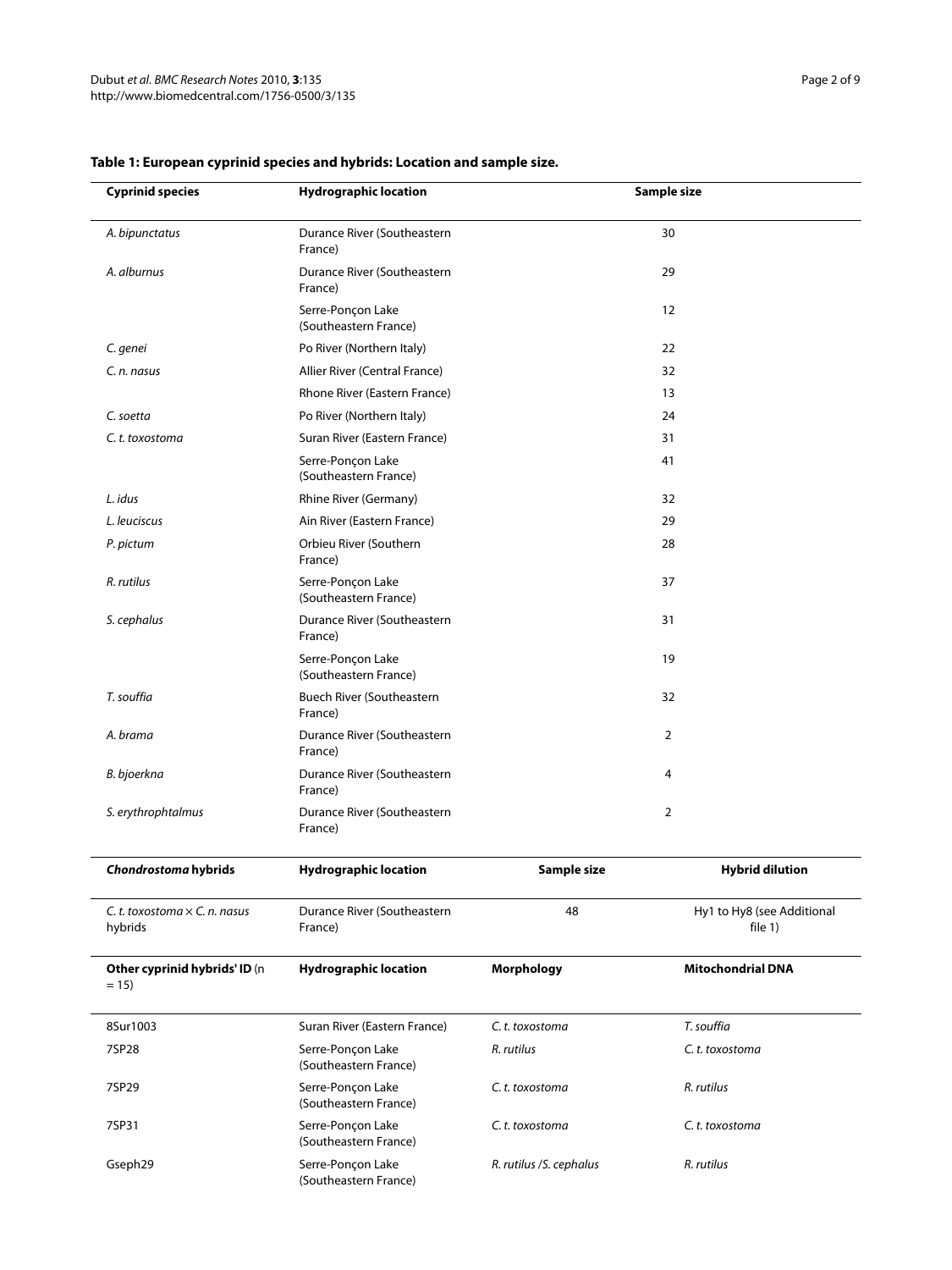| Hsepha             | Serre-Ponçon Lake<br>(Southeastern France) | R. rutilus / S. cephalus        | R. rutilus         |
|--------------------|--------------------------------------------|---------------------------------|--------------------|
| Hsephe             | Serre-Ponçon Lake<br>(Southeastern France) | A. alburnus / R. rutilus        | A. alburnus        |
| 9AVIBrem1          | Durance River (Southeastern<br>France)     | B. bjoerkna                     | R. rutilus         |
| 9AVIBrem2          | Durance River (Southeastern<br>France)     | B. bjoerkna                     | R. rutilus         |
| 9AVICheH1          | Durance River (Southeastern<br>France)     | A. alburnus / S. cephalus       | S. cephalus        |
| 9AVIHyb01          | Durance River (Southeastern<br>France)     | R. rutilus / S. erythrophtalmus | S. erythrophtalmus |
| 9AVIHyb02          | Durance River (Southeastern<br>France)     | A. alburnus / S. cephalus       | A. alburnus        |
| 9AVIHyb03          | Durance River (Southeastern<br>France)     | A. alburnus / S. cephalus       | S. cephalus        |
| Scar <sub>26</sub> | Po River (Northern Italy)                  | C. soetta                       | T. muticellus      |
| Scar32             | Po River (Northern Italy)                  | C. soetta                       | T. muticellus      |

**Table 1: European cyprinid species and hybrids: Location and sample size. (Continued)**

hybrids (Hy) range from 10% of *C. n. nasus* alleles in their genome (Hy1) to 80% of *C. n. nasus* alleles in their genome (Hy8) (*sensu* [2]). The second set of hybrids consists of 15 individuals (Table 1; Additional file 2) which exhibited an intermediate morphology between two cyprinid species or for which the species identification was not coherent among the different markers (meristic, mitochondrial or microsatellites). All specimens were beforehand identified at the species level using a morphological analysis (we used identification key based on meristic characters [4]) and by sequencing the 5' part of the cytochrome *b* gene (as described in [5]). The results from mitochondrial sequences of all the 440 purebred specimens were congruent with their morphological identification and species assignation could be done without any ambiguity (data not shown).

Ten novel loci were isolated from Chondrostoma toxostoma toxostoma, Chondrostoma nasus nasus and Leuciscus leuciscus following a protocol detailed elsewhere [6,7]. The program MICROFAMILY[8] was used to discard redundancies by detecting flanking region similarities among different loci. Sixty-nine primers pairs were designed and a total of 10 novel primer pairs were retained (Additional file 3). They were associated with clear amplification pattern, with unambiguous genotype profiles, and were polymorphic for at least one of the 15 cyprinid species. Thirty-one primers pairs from previously described microsatellite loci [6,7,9-19] were then integrated into the protocol. These loci were combined into multiplex PCR kits, along with the 10 novel loci. Overall, a total of 41 loci were combined into five multiplex PCR kits (Additional file 3). Amplifications and genotyping were conducted using reagents and protocols described previously [6].

The size range of the applicable markers with a common fluorescent dye did not overlap (Additional file 3), except for CtoG-075 and Lid8 in *A. alburnus* and BL1-T2 and CypG24 in *L. idus*. Nevertheless, the differences in genotype profiles allowed to unambiguously discriminating alleles among loci. The mean rate of amplification success per species is 95.1% (i.e. 39/41 loci) and the mean rate of polymorphic loci per species (excluding *A. brama, B bjoerkna* and *S. erythrophtalmus* because of too small sample size) is 76.6% (i.e. about 31/41 loci) (Table 2). Moreover, 23 loci (namely BL1-2b, BL1-30, BL1-84, BL1- 98, BL1-153, Ca1, CtoA-247, CtoF-172, CtoG-216, CypG24, IV04, LceC1, LleA-071, LleC-090, Lsou05, Lsou08, Lsou19, Lsou34, N7K4, Ppro132, Rru4, Rser10 and Z21908) displayed amplification success in all the species tested here. The vast majority of cross-species amplifications from the European cyprinid species resulted in PCR fragments with proper microsatellite chromatograms and expected allele sizes, indicating homologous loci. The 41 retained sequences containing microsatellites were BLASTed against the complete genome of *Danio rerio* (e-value = 1E-20) as a proxy for testing loci homology. This procedure makes the assumption that chromosome topology is well conserved across cyprinid species (e.g. [20]). Eighteen of the 41 sequences produced a significant hit and were mapped onto the *D. rerio* genome without ambiguity (Table 3).

For populations with more than 20 samples, GENEPOP 4.0 [21] was used to: (i) test for the Hardy-Weinberg (HW) equilibrium, (ii) estimate the heterozygosity for all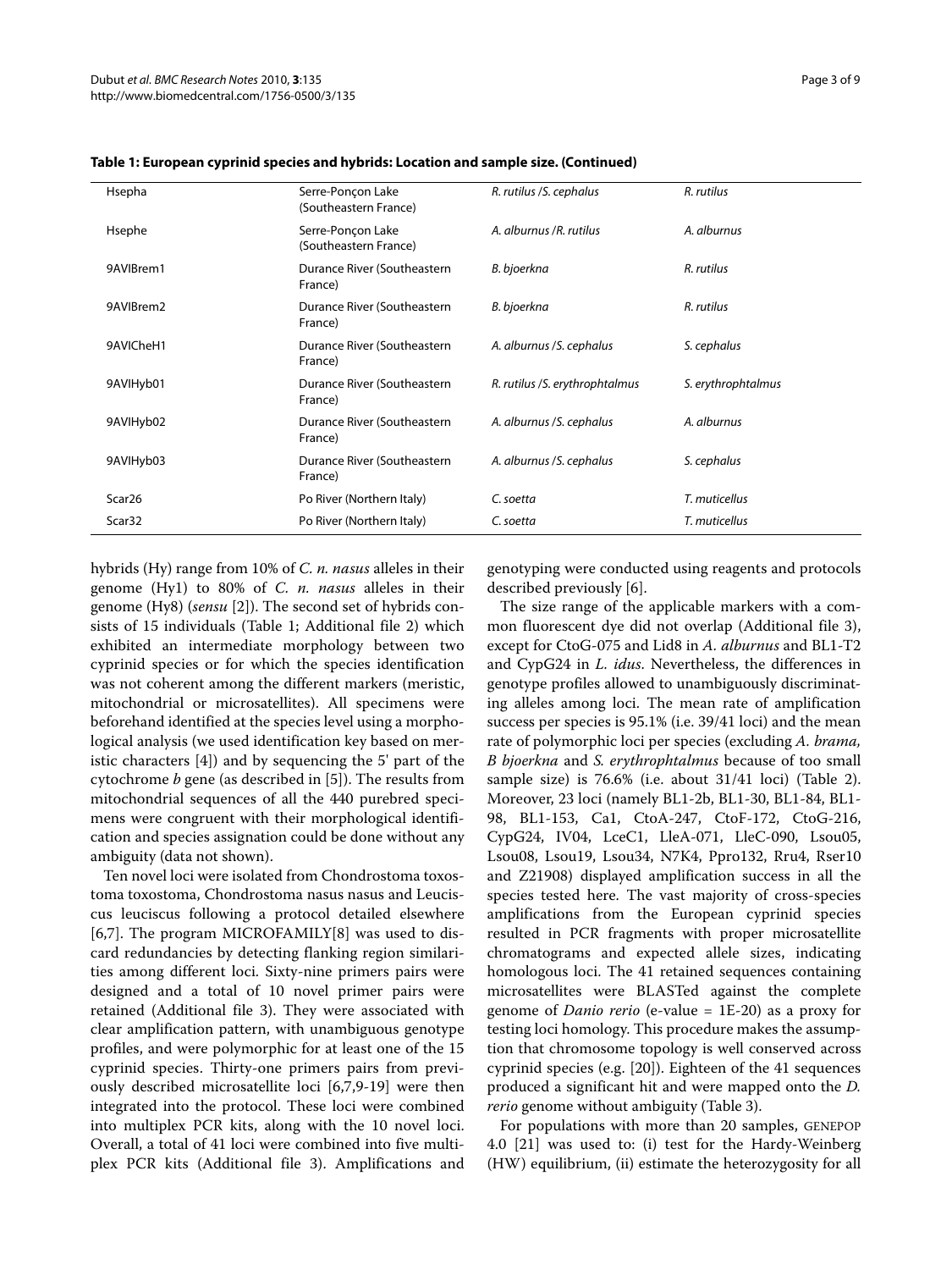|                     | Ab    | Aa    | $\epsilon$ | Cn    | <b>Ct</b> | $\mathsf{Cs}$ | Li    | П     | $\boldsymbol{P}\boldsymbol{p}$ | Rr    | Sc    | Ts    | Abr*  | $Bb***$ | Se*   |
|---------------------|-------|-------|------------|-------|-----------|---------------|-------|-------|--------------------------------|-------|-------|-------|-------|---------|-------|
| A. bipunctatus      | 31/35 | 28    | 26         | 29    | 23        | 26            | 25    | 23    | 19                             | 24    | 24    | 26    | 12    | 22      | 9     |
| A. alburnus         | 34    | 34/37 | 31         | 32    | 26        | 26            | 28    | 27    | 21                             | 27    | 28    | 30    | 14    | 24      | 10    |
| C. genei            | 33    | 36    | 35/40      | 34    | 28        | 26            | 31    | 26    | 22                             | 27    | 29    | 31    | 15    | 24      | 11    |
| C. n. nasus         | 34    | 37    | 40         | 37/41 | 29        | 27            | 31    | 27    | 22                             | 28    | 29    | 33    | 15    | 26      | 12    |
| C.t. toxostoma      | 34    | 37    | 40         | 41    | 31/41     | 24            | 29    | 25    | 18                             | 26    | 25    | 30    | 14    | 22      | 10    |
| C. soetta           | 34    | 37    | 39         | 40    | 40        | 28/40         | 25    | 24    | 16                             | 25    | 25    | 26    | 13    | 20      | 8     |
| L. idus             | 32    | 35    | 39         | 39    | 39        | 38            | 32/39 | 26    | 19                             | 28    | 25    | 29    | 13    | 23      | 10    |
| L. leuciscus        | 34    | 36    | 38         | 39    | 39        | 38            | 37    | 29/39 | 18                             | 26    | 24    | 26    | 14    | 22      | 9     |
| P. pictum           | 31    | 34    | 37         | 38    | 38        | 37            | 36    | 36    | 24/38                          | 19    | 22    | 20    | 11    | 19      | 8     |
| R. rutilus          | 34    | 37    | 39         | 40    | 40        | 39            | 38    | 39    | 37                             | 30/40 | 25    | 27    | 14    | 23      | 10    |
| S. cephalus         | 32    | 36    | 37         | 38    | 38        | 37            | 36    | 37    | 35                             | 38    | 32/38 | 27    | 15    | 22      | 10    |
| T. souffia          | 33    | 36    | 39         | 40    | 40        | 39            | 38    | 38    | 37                             | 39    | 37    | 33/40 | 15    | 23      | 11    |
| A. brama*           | 34    | 37    | 39         | 40    | 40        | 39            | 38    | 39    | 37                             | 40    | 38    | 39    | 16/40 | 13      | 6     |
| B. bjoerkna**       | 32    | 35    | 37         | 38    | 38        | 37            | 36    | 37    | 37                             | 39    | 36    | 37    | 38    | 27/38   | 10    |
| S. erythrophtalmus* | 33    | 35    | 37         | 38    | 38        | 37            | 36    | 37    | 36                             | 38    | 36    | 37    | 38    | 36      | 12/38 |

**Table 2: Matrix of the number of polymorphic and amplified loci shared between species.**

In upper diagonal, shared polymorphic loci; in lower diagonal, shared amplified loci between species; in diagonal, polymorphic loci/amplified loci for each species. Loci for which homozygotes with null alleles were detected and those exhibiting potential paralogous (see Additional file 3) were discarded. Only two (\*) and four (\*\*) individuals genotyped: number of polymorphic loci most likely underestimated.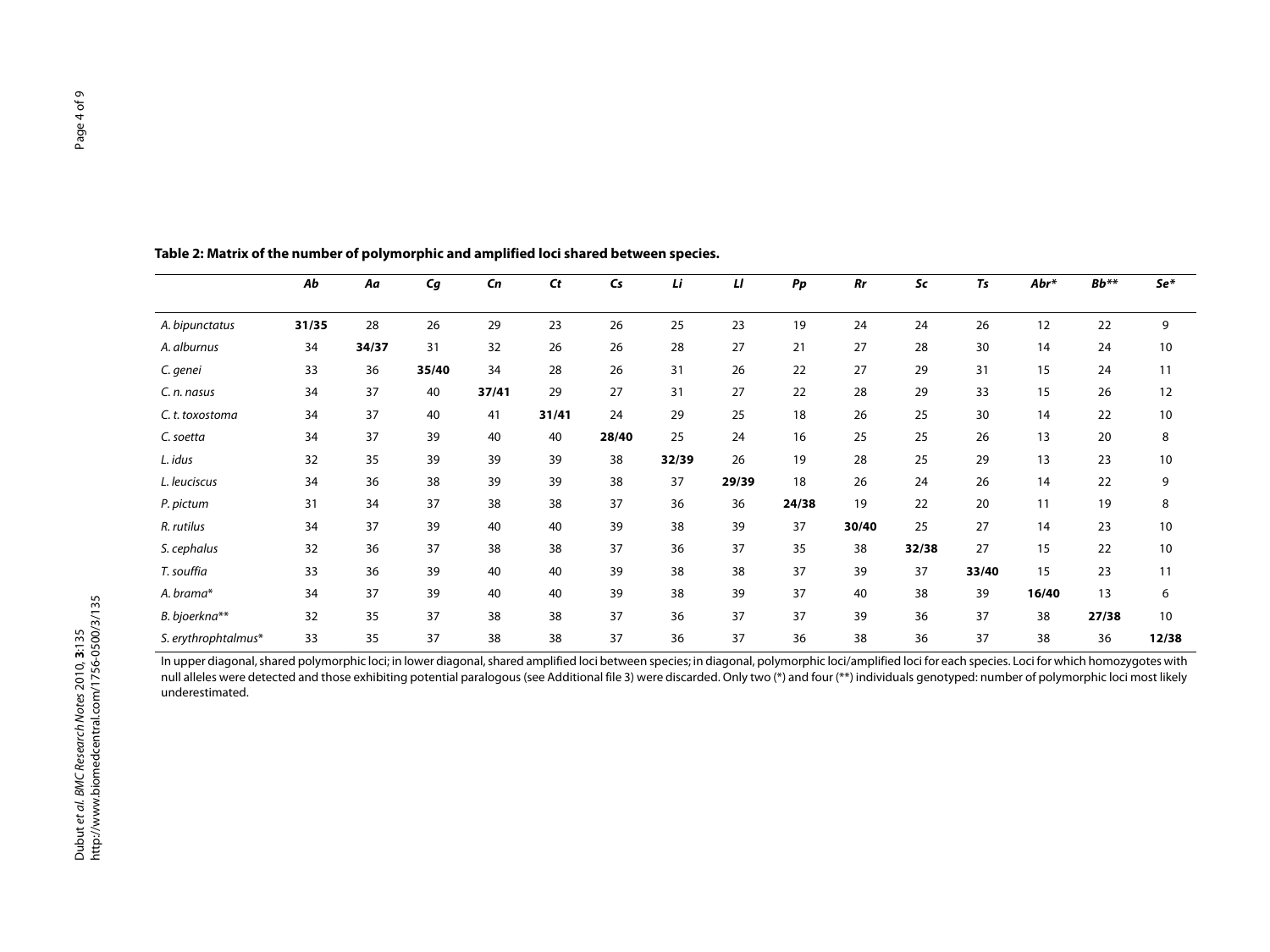loci and populations, and (iii) test linkage disequilibrium (LD) among loci within populations. MICRO-CHECKER ver. 2.2.3 [22] was used to analyze the causes of departures from HW equilibrium: real HW disequilibrium, null alleles or scoring errors (often resulting from stuttering). Among the 41 loci, we noticed five cases where homozygotes with null alleles were detected (Additional file 1): Lsou29 in *A. bipunctatus* and *A. alburnus*; CtoE-249 in *A. alburnus*; BL1-T2 in *L. leuciscus*; and CnaD-112 and LCO5 in *B. bjoerkna*. These cases were discarded from the analyses dealing with HW and LD analyses. Most of the 41 loci were at HW equilibrium after False Discovery Rate (FDR) correction (modified [23] and applied within each species). Considering all loci and species together, we found 1218 cases of polymorphic pattern among which only sixteen cases (<1%) displaying HW disequilibrium (see Additional file 4). Most loci with HW disequilibrium showed significant excess of homozygotes. It is noticeable that all *A. bipunctatus* individuals exhibited two alleles at locus LCO3. Regarding their size, these alleles are very close to the variation range observed in the other cyprinid species, suggesting that this locus has experimented duplication within the genome of *A. bipunctatus*. This locus was therefore discarded from the *A. bipunctatus* data for further statistical analyses. The MICRO-CHECKER analyses indicated that homozygote excess at loci with HW equilibrium departures was mainly caused by the presence of null alleles. A total of 6152 pairwise comparisons were submitted to LD analyses, and LD was tested with 515 pairwise comparisons per species in average. After FDR correction, only 36 pairs of loci exhibited LD (0.006% of the total pairwise comparisons). A noticeable higher number of pairs of loci at LD were found in *L. idus* (21/496 of pairwise compari-

sons) and *C. n. nasus* (Allier River) (7/666) (Additional file 4). Interestingly, LD was found between BL1-98 and Z21908 in two cases (in *C. n. nasus* and *L. idus*), in agreement with their relative vicinity (253 Kb) on the *D. rerio*'s chromosome 24 (Table 3). Additionally, three other pairs of loci displayed LD in two or more species: LleA-150 and Lsou34 in *A. bipunctatus* and *L. idus*; BL1-T2 and Z21908 in *C. n. nasus* and *L. idus*; and BL1-2b and BL1-T2 in *C. genei, C. n. nasus, C. t. toxostoma* from Serre-Ponçon Lake and *L. idus* (Additional file 4).

A Bayesian-based approach was used to search for the occurrence of independent genetic groups (K) in the microsatellites dataset (STRUCTURE 2.2 [24]; [http://](http://pritch.bsd.uchicago.edu) [pritch.bsd.uchicago.edu](http://pritch.bsd.uchicago.edu)). The burn-in length was set to 100,000 followed by 1,000,000 iterations within a Markov Chain Monte Carlo (MCMC). The 'admixture model' and the 'I-model' (independent allele frequencies) were used, with no prior population information. Parameter K was chosen to vary from 1 to 20 and five repeats were run for each K. We selected the K value for which the posterior probability of the data, Ln P(D), was maximized. Each individual was assigned to the inferred clusters according to the results from the simulation procedures (parameter "Q" representing the estimated membership coefficients for each individual in each cluster). Because choosing K can be difficult *a priori* (although in our case the number of species is known), we combined two main approaches [25]: i) choosing K that maximizes the posterior probability of the data Ln P(D); ii) using the formula [Ln P(D)<sub>k</sub> -Ln  $P(D)_{k-1}$ , where Ln  $P(D)$  is the estimated posterior probability of the data conditional to K. *A. brama, B. bjoerkna* and *S. erythrophtalmus* individuals were discarded from these analyses due to their too limited sample size

| Table 3: Position of the 18 microsatellite loci that match with <i>Danio rerio</i> (Dr) genome. |
|-------------------------------------------------------------------------------------------------|
|-------------------------------------------------------------------------------------------------|

| Dr<br>chromosome | <b>Numbers of se-</b><br>quences hitting<br>Dr chromosomes |               | Position (in Mb) on Chromosome (locus) |          |           | Chromosome<br>length (in<br>Mb) |
|------------------|------------------------------------------------------------|---------------|----------------------------------------|----------|-----------|---------------------------------|
| Dr01             | $\overline{2}$                                             | 50 (CnaD-112) | 53 (CnaB-030)                          |          |           | 56                              |
| Dr <sub>02</sub> |                                                            | 44 (BL1-30)   |                                        |          |           | 54                              |
| Dr <sub>05</sub> | 4                                                          | 11 $(Ca1)$    | 32 (BL1-84)                            | 46 (Ca3) | 56 (Lid8) | 70                              |
| Dr <sub>06</sub> |                                                            | 44 (Lsou29)   |                                        |          |           | 59                              |
| Dr <sub>07</sub> | 2                                                          | 42 (CypG24)   | 45 (CtoA-256)                          |          |           | 70                              |
| Dr <sub>08</sub> | 2                                                          | 27 (LleC-090) | 35 (CnaF-177)                          |          |           | 56                              |
| Dr12             |                                                            | 28 (CtoA-247) |                                        |          |           | 47                              |
| Dr13             |                                                            | 57 (CtoG-216) |                                        |          |           | 53                              |
| Dr17             |                                                            | 28 (BL2-114)  |                                        |          |           | 52                              |
| Dr <sub>23</sub> |                                                            | 40 (LCO3)     |                                        |          |           | 46                              |
| Dr <sub>24</sub> | 2                                                          | 33.8 (BL1-98) | 34 (Z21908)                            |          |           | 40                              |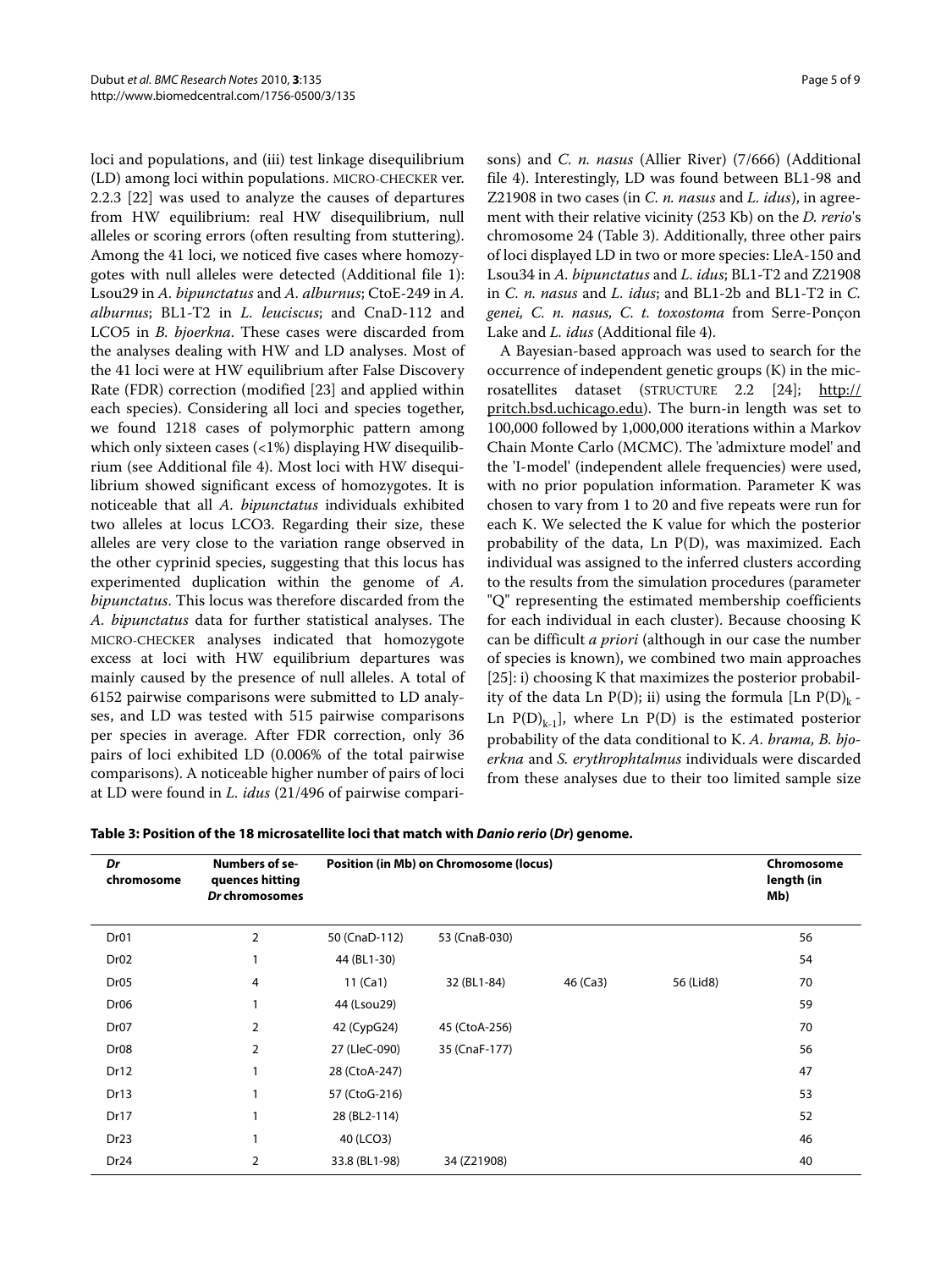

(Germany); 8, Ain River (eastern France); 9, Orbieu River (southern France); 10, Buech River (southeastern France).

(see [26]). Moreover, the pattern of allelic frequency differentiation between species was explored through Factorial Correspondence Analyses (FCA) using GENETIX ver. 4.05.2 [27]. In addition, for the *C. n. nasus* and *C. t. toxostoma* specimens and their hybrids, the Bayesian clustering method implemented in the program NEWHYBRID[28] was used to assign individuals to different genotypic classes (parental, F1, F2 or backcrosses). The method computes, by MCMC method, the Bayesian posterior probability that an individual in a sample belongs to different hybrid classes (F1, F2, and backcrosses) while simultaneously estimating allelic frequencies for parental species. The program was run five times with varying lengths of burn-in period and numbers of sweeps, as recommended by the authors.

Based on either all the 41 or 23 microsatellites loci,  $K =$ 13 was obtained from the Ln P(D) analyses for K parameter determination (see Figure 1), which approximate well the number of analysed cyprinid species. Within species,

correct assignment score ranged from 97% to 99% both with 23 loci and 41 loci. Additionally, FCA could separate the 15 cyprinid analysed species (axes 1 and 2; Additional files 5 and 6). It is worth noting that the graphical discrimination was increased when the two outliers (*A. bipunctatus* and *P. pictum*) were discarded. Moreover, as highlighted by the results from the different populations of *A. alburnus, C. n. nasus, C. t. toxosmtoma* or *S. cephalus*, the quality of species identification, both in FCA or STRUCTURE analyses, did not depend on the population sampled (Figure 1; Additional files 5 and 6).

The genotypic distribution of the *Chondrostoma* hybrids specimens compared to their parental species (*C. t. toxostoma* and *C. n. nasus*) is summarized in Figure 2. The two purebred *C. t. toxostoma* populations can hardly be differentiated on axes 1 and 2 of the FCA, whereas a differentiation between the *C. n. nasus* sampled in Allier River and those sampled in Rhone River is displayed on axis 2. A strong coherence was found between the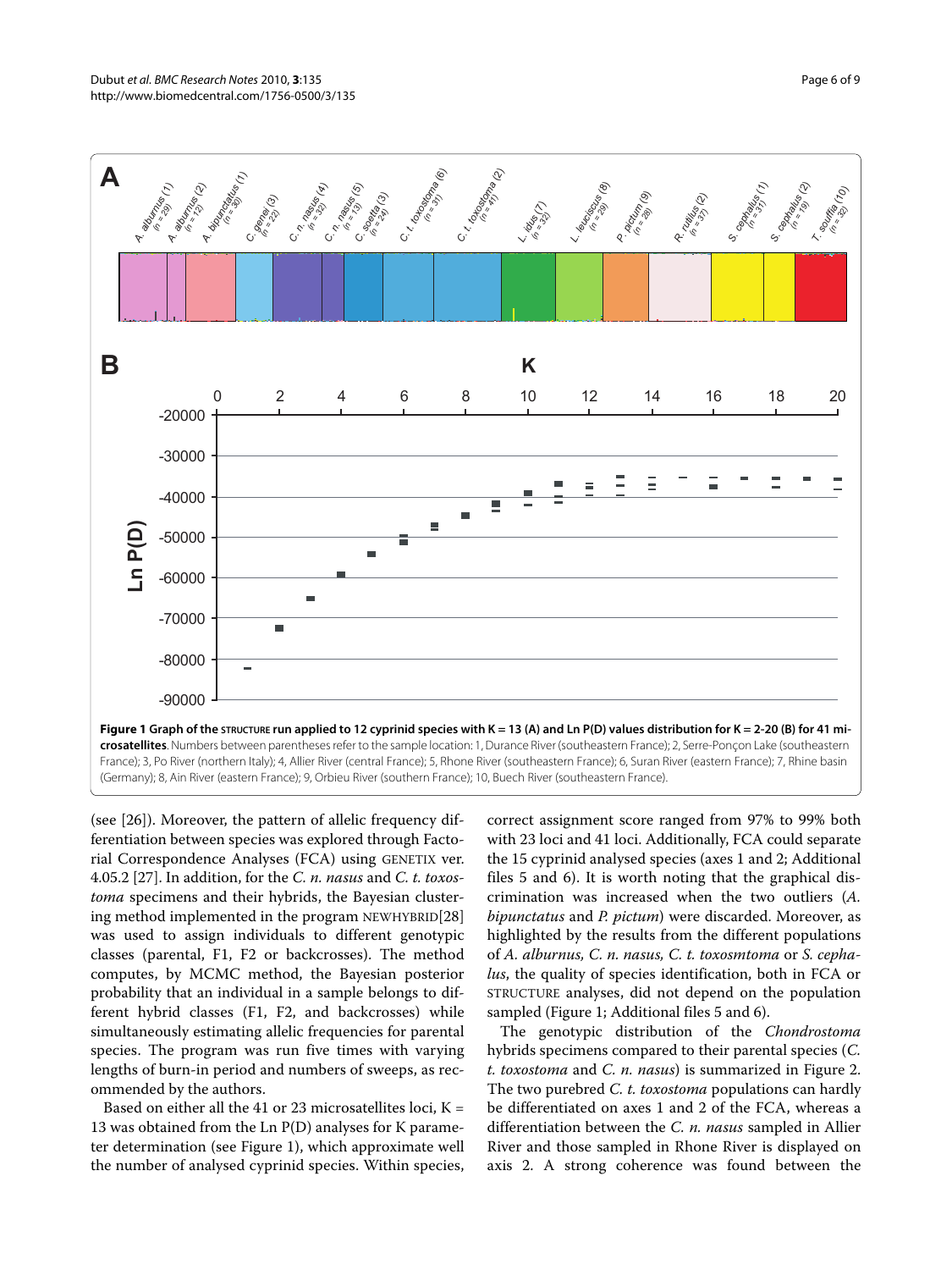

and their hybrids ( $n = 48$ ) from Durance River (France).

genome dilution as defined by [2] and the distribution of the hybrids between the two parental species. Indeed, Hy1 genotypes were assigned toward the *C. t. toxostoma* species whereas Hy8 were assigned toward the *C. n. nasus* species. F1 hybrids, which correspond to Hy4 and Hy5 depending on their mitochondrial sequence, were mainly intermediate between the two parental species. However, these F1 hybrids are not strictly homogeneous and the assignment scores fluctuate (Additional file 1; see also Figure 2). Variations found at the level of assignment scores for Hy4 and Hy5 hybrids may be caused by the limited number of markers ( $n = 5$ ) used by [2], although they were discriminative markers. As for the second hybrid group, thirteen different hybrid combinations have been identified. Most of the hybrids revealed being introgressed individuals (i.e. individuals assigned to one species based on mitochondrial cytochrome *b* gene or morphology and to another species based on microsatellites), although most of them exhibited an intermediate morphology (Additional file 2).

To our knowledge, the development of large number (n > 20) of polymorphic microsatellite markers applicable to European cyprinid species has never been achieved to date (but see for instance [3]). Moreover, through the spe-

cies sampling designed in this study, we demonstrated their applicability within half of the European cyprinid genera, with 24 to 37 polymorphic loci per species. A common set of 23 markers enabled the comparison of 15 species and hence allows genetic variability and recombination to be compared directly for these species. Furthermore, normalization of the PCR conditions and multiplexing make faster and cost effective the genotyping of the 41 loci. The high number of loci and wide applicability to the European cyprinid species make the developed set of markers a powerful tool for: (i) studies dealing with genetic diversity and structure of the European cyprinid species (these markers will notably be useful to assess the impact of anthropogenic factors on the cyprinid genetic diversity, and will be useful for conservation and environmental monitoring purposes); (ii) comparative studies dealing with the evolutionary pattern and history of a large set of species; (iii) species identification; and (iv) developing knowledge in hybridization processes and dynamics in Cyprinids. More specifically, the analysis of a large number of genetic markers (see [29]) will significantly improve the understanding of the relative impact of inter-species interactions, response to environmental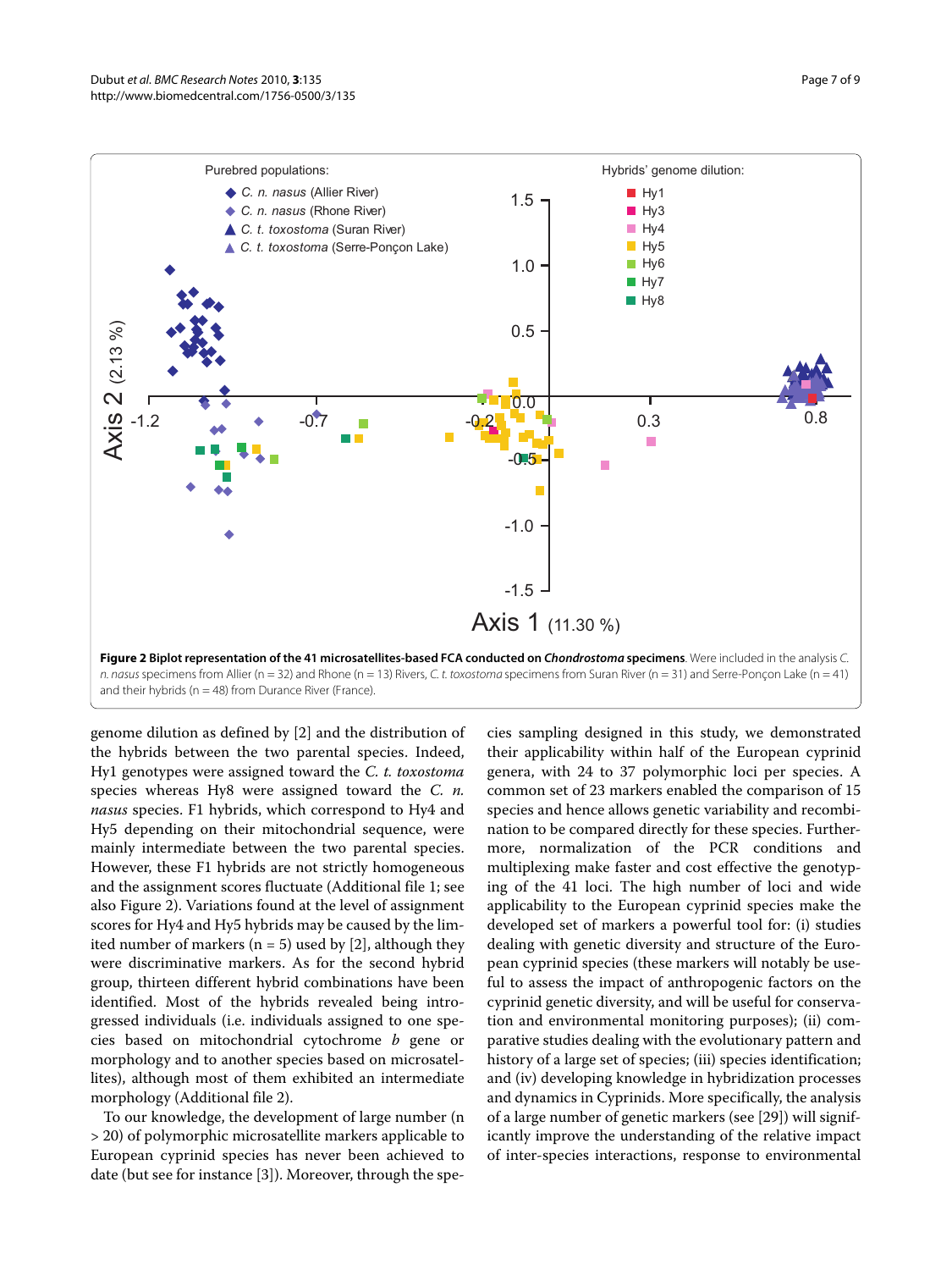effects and ecological trade-offs in cyprinid hybrid zones (as initiated by [30]).

#### **Additional material**

**[Additional file 1](http://www.biomedcentral.com/content/supplementary/1756-0500-3-135-S1.XLS) STRUCTURE (K = 2) and NEWHYBRID assignment scores for the 48 Chondrostoma hybrids using 41 microsatellites**. Excel Table containing STRUCTURE  $(K = 2)$  and NEWHYBRID assignment scores for the 48 Chondrostoma hybrids using 41 microsatellites.

**[Additional file 2](http://www.biomedcentral.com/content/supplementary/1756-0500-3-135-S2.XLS) Characterization and STRUCTURE (K = 15) assignment scores for the 15 cyprinid hybrids using 41 microsatellites**. Excel Table containing the characterization and  $STRUCTURE$  ( $K = 15$ ) assignment scores for the 15 cyprinid hybrids using 41 microsatellites.

**[Additional file 3](http://www.biomedcentral.com/content/supplementary/1756-0500-3-135-S3.XLS) Microsatellite loci, multiplex PCR conditions, levels of variability and amplifiability of 41 microsatellite loci in 15 cyprinid species**. Excel Table describing the microsatellite loci, multiplex PCR conditions, levels of variability and amplifiability of 41 microsatellite loci in 15 cyprinid species.

**[Additional file 4](http://www.biomedcentral.com/content/supplementary/1756-0500-3-135-S4.PDF) Pairs of loci found to be at Linkage Disequilibrium in 15 cyprinid species**. PDF file reporting the pairs of loci found to be at Linkage Disequilibrium in 15 cyprinid species

**[Additional file 5](http://www.biomedcentral.com/content/supplementary/1756-0500-3-135-S5.PDF) Biplot representations of the FCA for 15 cyprinid species (A) or 13 cyprinid species (excluding A. bipunctatus and P. pictum) (B) using 41 microsatellites**. PDF file containing the biplot representations of the FCA for 15 cyprinid species (A) or 13 cyprinid species (excluding A. bipunctatus and P. pictum) (B) using 41 microsatellites.

**[Additional file 6](http://www.biomedcentral.com/content/supplementary/1756-0500-3-135-S6.PDF) Biplot representations of the FCA for 15 cyprinid species (A) or 13 cyprinid species (excluding A. bipunctatus and P. pictum) (B) using 23 microsatellites**. PDF file containing the biplot representations of the FCA for 15 cyprinid species (A) or 13 cyprinid species (excluding A. bipunctatus and P. pictum) (B) using 23 microsatellites.

#### **Competing interests**

The authors declare that they have no competing interests.

#### **Authors' contributions**

MS, VD, JFM and JF carried out the molecular genetics laboratory work. VD, MS, EM and CC performed the statistical analyses. VD, CC and MS drafted the manuscript. AG, VD and CC conceived the study. RC participated to the financial support. All authors read, contributed to and approved the final manuscript.

#### **Acknowledgements**

Many thanks to Rémi Grenier, Chloé Bennati-Granier and Bastien Patin for their help with the laboratory work. We are grateful to Emmanuel Corse for some key samples from Serre-Ponçon Lake. Thanks to Tom Nielsen for his help with the English editing. Data used in this work were partly produced through molecular genetic analysis technical facilities of the IFR119 'Montpellier Environnement Biodiversité'.

#### **Author Details**

1Aix-Marseille Université, CNRS, IRD, UMR 6116 - IMEP, Equipe Evolution Génome Environnement, Centre Saint-Charles, Case 36, 3 Place Victor Hugo, 13331 Marseille Cedex 3, France and 2Montpellier SupAgro, INRA, CIRAD, IRD, Centre de Biologie pour la Gestion des Populations, Campus International de Baillarguet, CS30016, 34988 Montferrier-sur-Lez, France

#### Received: 23 February 2010 Accepted: 17 May 2010 Published: 17 May 2010

#### **References**

- 1. Nelson J: Fishes of the World 3rd edition. New-York: John Wiley & Sons; 1994.
- 2. Costedoat C, Pech N, Chappaz R, Gilles A: Novelties in hybrid zones: Crossroads between population genomic and ecological approaches**.** PLoS ONE 2007, 2:e357.
- 3. Holmen J, Vøllestad LA, Jakobsen KS, Primmer CR: Cross-species amplification of 36 cyprinid microsatellite loci in Phoxinus phoxinus (L.) and Scardinius erythrophthalmus (L.)**.** BMC Res Notes 2009, 2:248.
- 4. Keith P, Allardi J: Atlas des poissons d'eau douce de France Paris: Muséum National d'Histoire Naturelle; 2001.
- 5. Costedoat C, Pech N, Salducci MD, Chappaz R, Gilles A: Evolution of mosaic hybrid zone between invasive and endemic species of Cyprinidae through space and time**.** Biol J Linn Soc 2005, 85:135-155.
- 6. Dubut V, Martin JF, Costedoat C, Chappaz R, Gilles A: Isolation and characterization of polymorphic microsatellite loci in the freshwater fishes Telestes souffia and Telestes muticellus (Teleostei: Cyprinidae)**.** Mol Ecol Resour 2009, 9:1001-1005.
- 7. Dubut V, Martin JF, Gilles A, Van Houdt J, Chappaz R, Costedoat C: Isolation and characterization of polymorphic microsatellite loci for the dace complex: Leuciscus leuciscus (Teleostei: Cyprinidae)**.** Mol Ecol Resour 2009, 9:1179-1183.
- Meglécz E: MICROFAMILY (version 1): A computer program for detecting flanking region similarities among different microsatellite loci**.** Mol Ecol Notes 2007, 7:18-20.
- 9. Shimoda N, Knapik EW, Ziniti J, Sim C, Yamada E, Kaplan S, Jackson D, de Sauvage F, Jacob H, Fishman MC: Zebrafish genetic map with 2000 microsatellite markers**[.](http://www.ncbi.nlm.nih.gov/entrez/query.fcgi?cmd=Retrieve&db=PubMed&dopt=Abstract&list_uids=10373319)** Genomics 1999, 58:219-232.
- 10. Dimsoski P, Toth GP, Bagley MJ: Microsatellite characterization in central stoneroller Campostoma anomalum (Pisces: Cyprinidae)**.** Mol Ecol 2000, 9:2187-2189.
- 11. Bessert ML, Ortí G: Microsatellite loci for paternity analysis in the fathead minnow, Pimephales promelas (Teleostei: Cyprinidae)**.** Mol Ecol Notes 2003, 3:532-534.
- 12. Dawson DA, Burland TM, Douglas A, Le Comber SC, Bradshaw M: Isolation of microsatellite loci in the freshwater fish, the bitterling Rhodeus sericeus (Teleostei: Cyprinidae)**.** Mol Ecol Notes 2003, 3:199-202.
- 13. Mesquita N, Cunha C, Hänfling B, Carvalho GR, Zé-Zé L, Tenreiro R, Coelho MM: Isolation and characterization of polymorphic microsatellite loci in the endangered Portuguese freshwater Squalius aradensis (Cyprinidae)**.** Mol Ecol Notes 2003, 3:572-574.
- 14. Salgueiro P, Carvalho G, Collares-Pereira MJ, Coelho MM: Microsatellite analysis of genetic population structure of the endangered cyprinid Anaecypris hispanica in Portugal: Implications for conservation**.** Biol Conserv 2003, 109:47-56.
- 15. Baerwald MR, May B: Characterization of microsatellite loci for five members of the minnow family Cyprinidae found in the Sacramento-San Joaquim Delta and its tributaries**.** Mol Ecol Notes 2004, 4:385-390.
- 16. Barinova A, Yadrenkina E, Nakajima M, Taniguchi N: Identification and characterization of microsatellite DNA markers developed in ide Leuciscus idus and Siberian roach Rutilus rutilus**.** Mol Ecol Notes 2004, 4:86-88.
- 17. Turner TF, Dowling TE, Broughton RE, Gold JR: Variable microsatellite markers amplify across divergent lineages of cyprinid fishes (subfamily Leuciscinae)**.** Conserv Genet 2004, 5:279-281.
- 18. Larno V, Launey S, Devaux A, Laroche J: Isolation and characterization of microsatellite loci from chub Leuciscus cephalus (Pisces: Cyprinidae)**.** Mol Ecol Notes 2005, 5:752-754.
- 19. Muenzel FM, Sanetra M, Salzburger W, Meyer A: Microsatellites from the vairone Leuciscus souffia (Pisces: Cyprinidae) and their application to closely related species**.** Mol Ecol Notes 2007, 7:1048-1050.
- 20. Ráb P, Rábová M, Pereira CS, Collares-Pereira MJ, Pelikánová Š: Chromosome studies of European cyprinid fishes: Interspecific homology of leuciscine cytotaxonomic marker-the largest subtelocentric chromosome pair as revealed by cross-species painting**.** Chromosome Res 2008, 16:863-873.
- 21. Rousset F: GENEPOP'007: A complete reimplementation of the Genepop software for Windows and Linux**.** Mol Ecol Resour 2008, 8:103-106.
- 22. van Oosterhout C, Hutchinson WF, Wills DPM, Shipley P: MICRO-CHECKER: Software for identifying and correcting genotyping errors in microsatellite data**.** Mol Ecol Notes 2004, 4:535-538.
- 23. Benjamini Y, Hochberg Y: Controlling the false discovery rate-a practical and powerful approach to multiple testing**.** J Roy Stat Soc B Met 1995, 57:289-300.
- 24. Pritchard JK, Stephens M, Donnelly P: Inference of population structure using multilocus genotype data**.** Genetics 2000, 155:945-959.
- 25. Garnier S, Alibert P, Audiot P, Prieur B, Rasplus JY: **Isolation by distance** and sharp discontinuities in gene frequencies: Implications for the phylogeography of an alpine insect species, Carabus solieri**.** Mol Ecol 2004, 13:1883-1897.